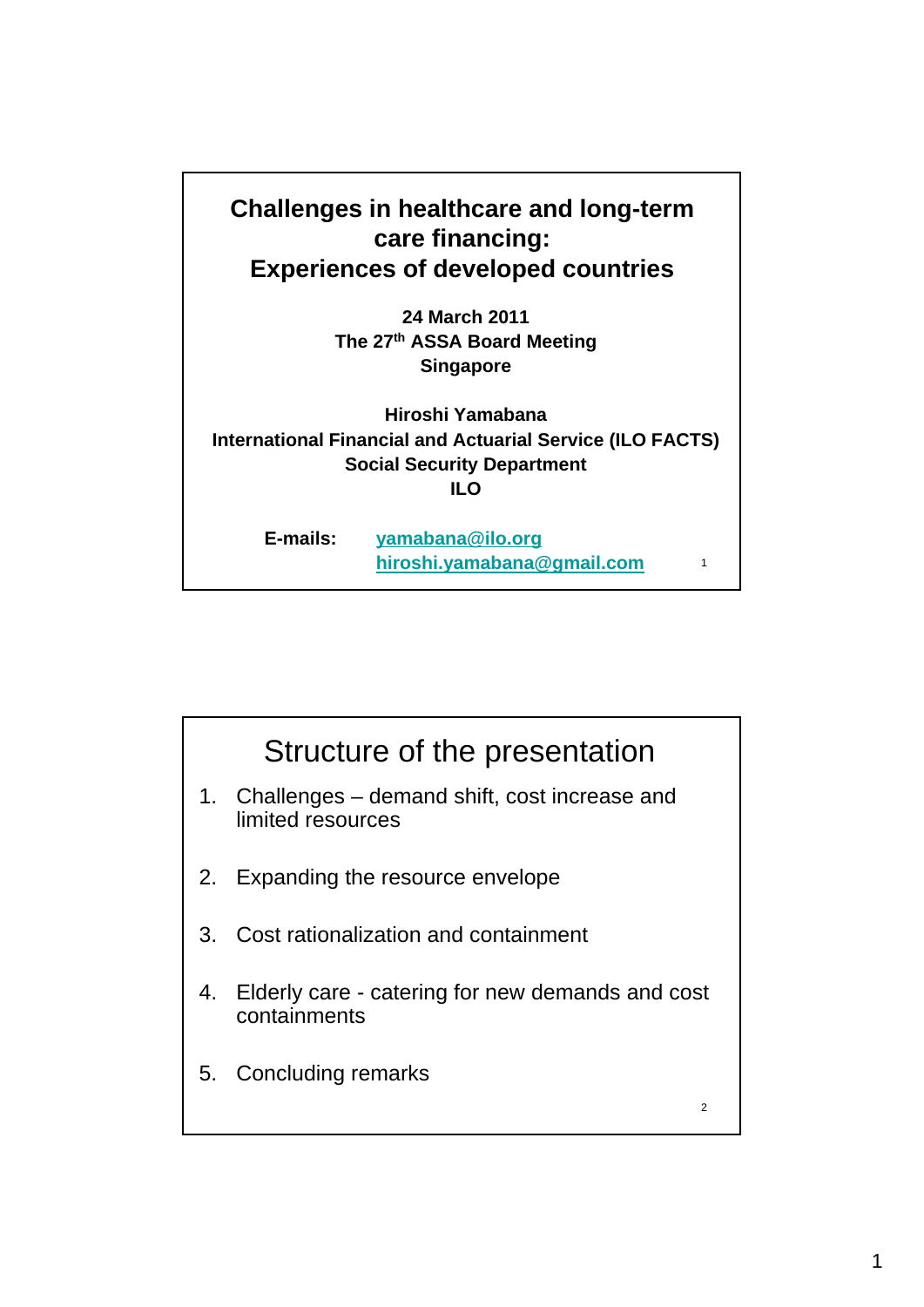

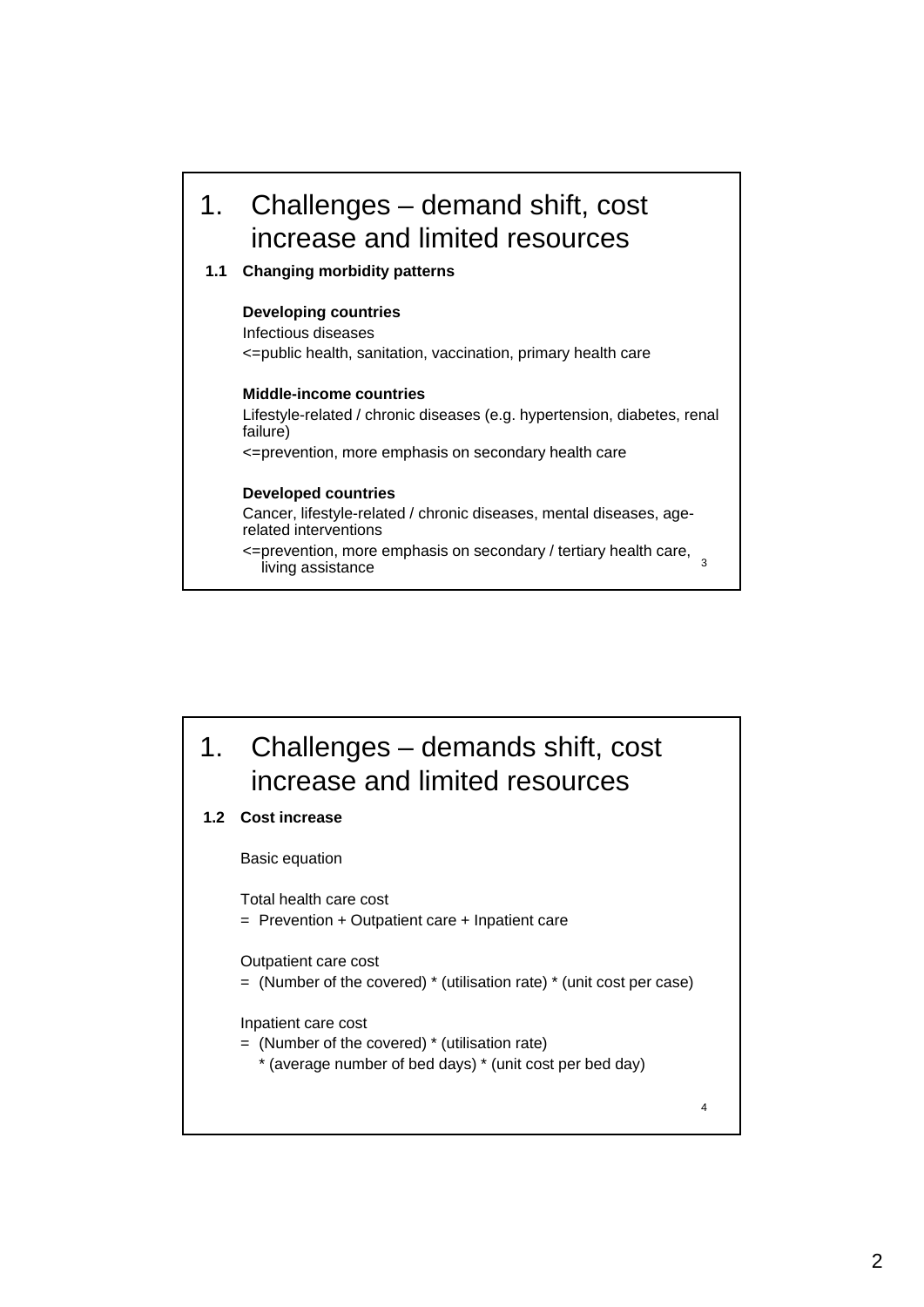

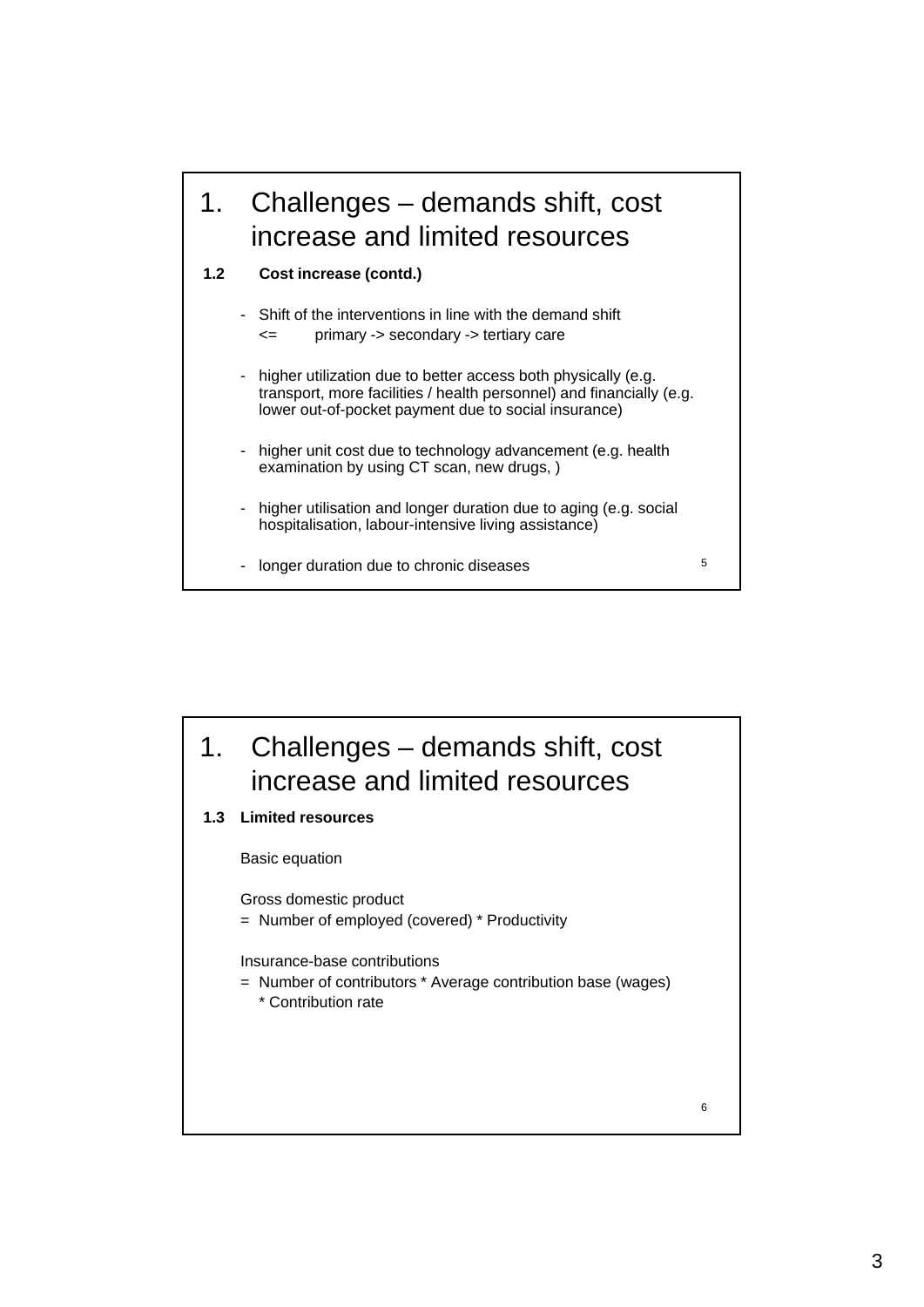### 1. Challenges – demands shift, cost increase and limited resources

### **1.3 Limited resources (contd.)**

- Slower increase of the working-age population / the number of employed / contributors (e.g. lower fertility / aging) in comparison with the increase of the elderly population
- Slower increase in productivity / wages (in general)
- Developed countries almost reaching the ceiling for the overall public resources (tax plus social security contributions) in the economy

7

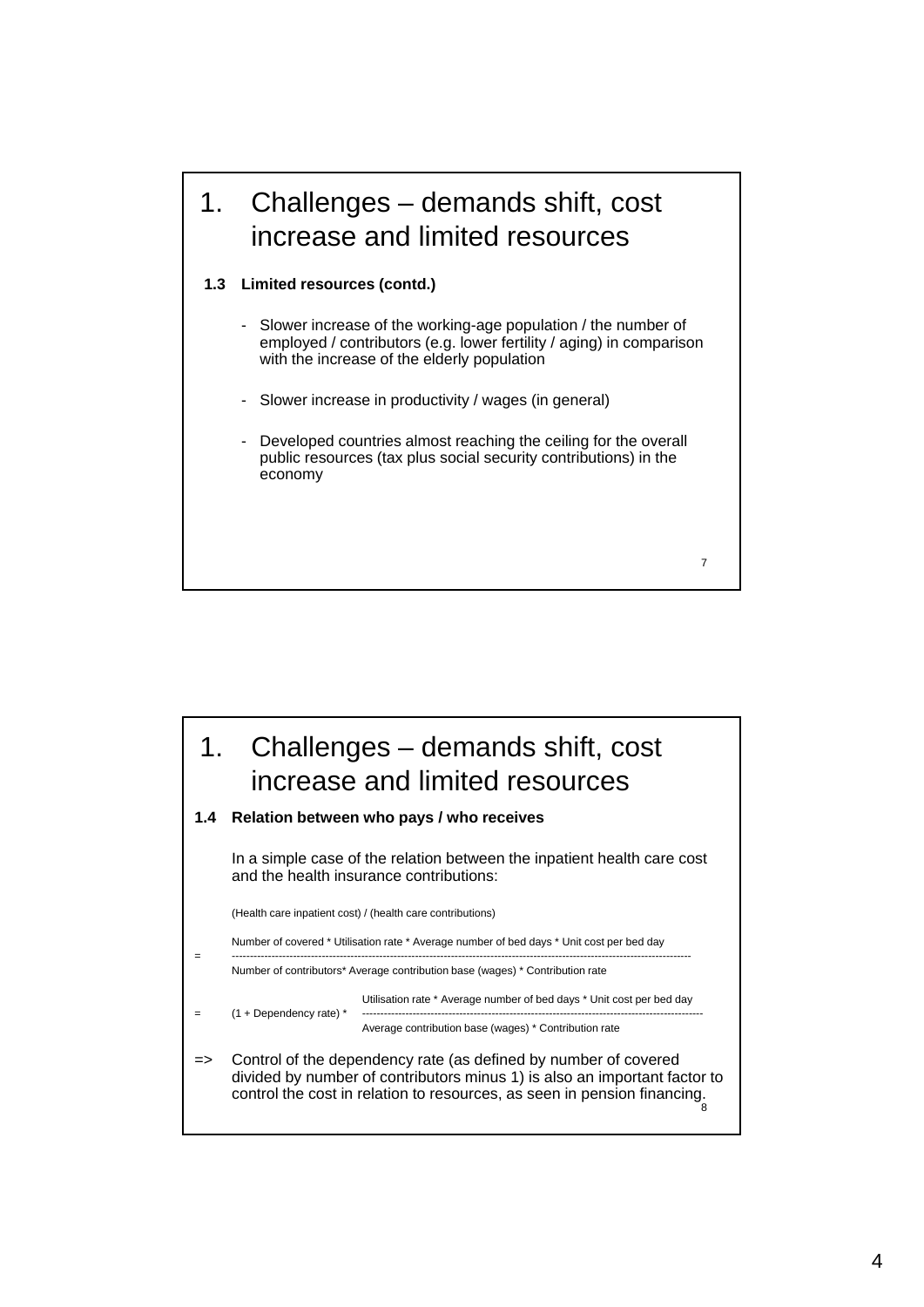

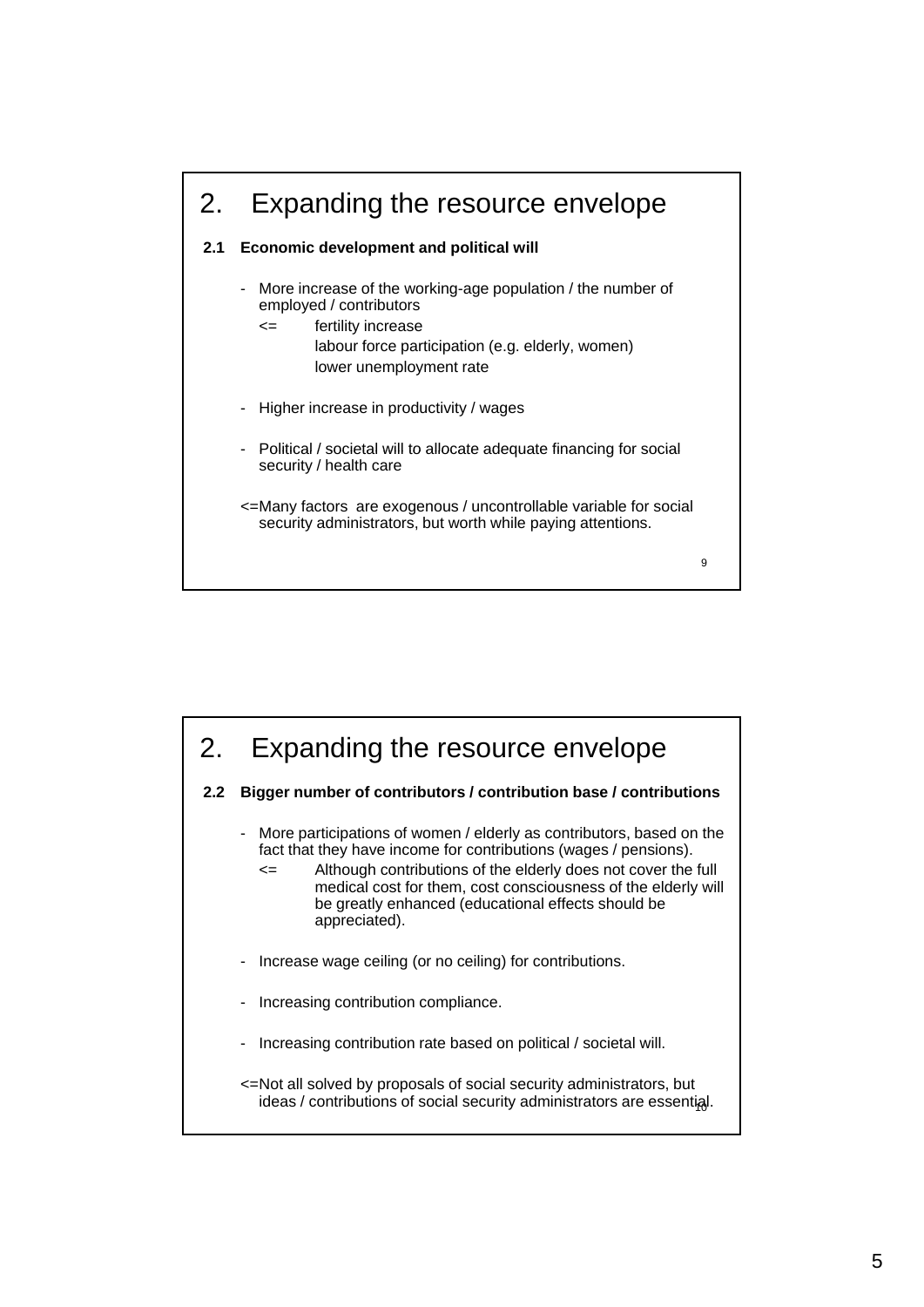

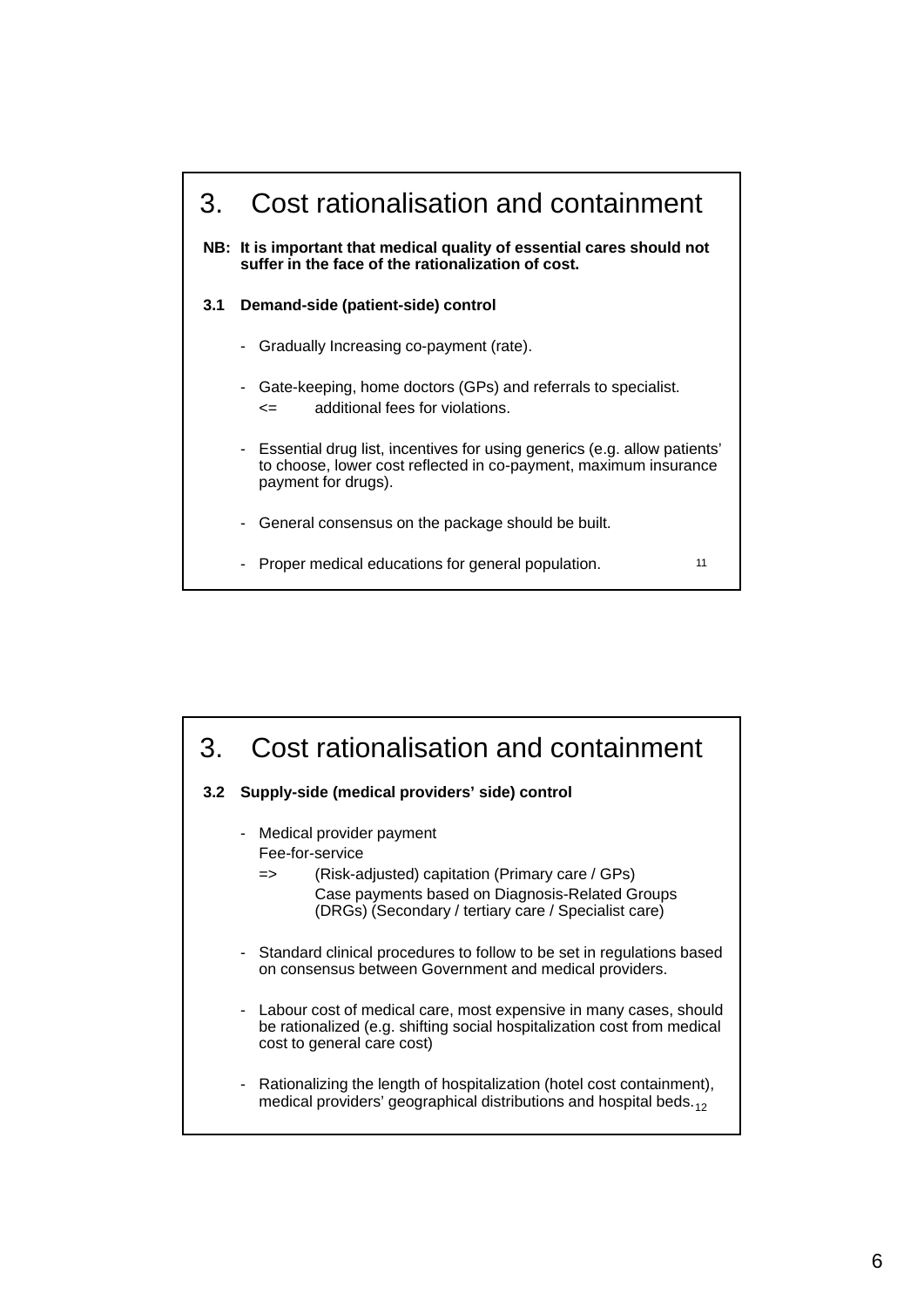

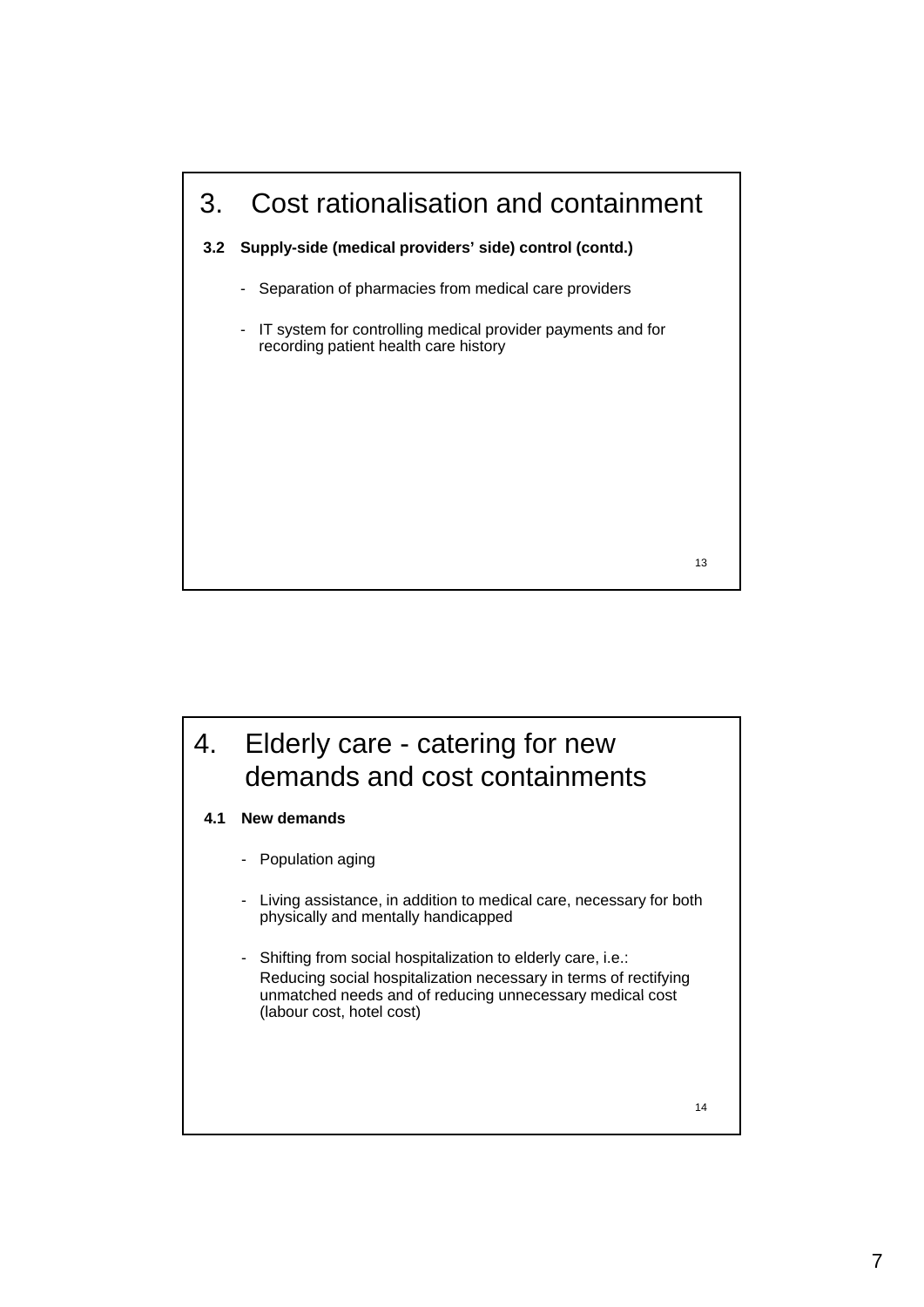

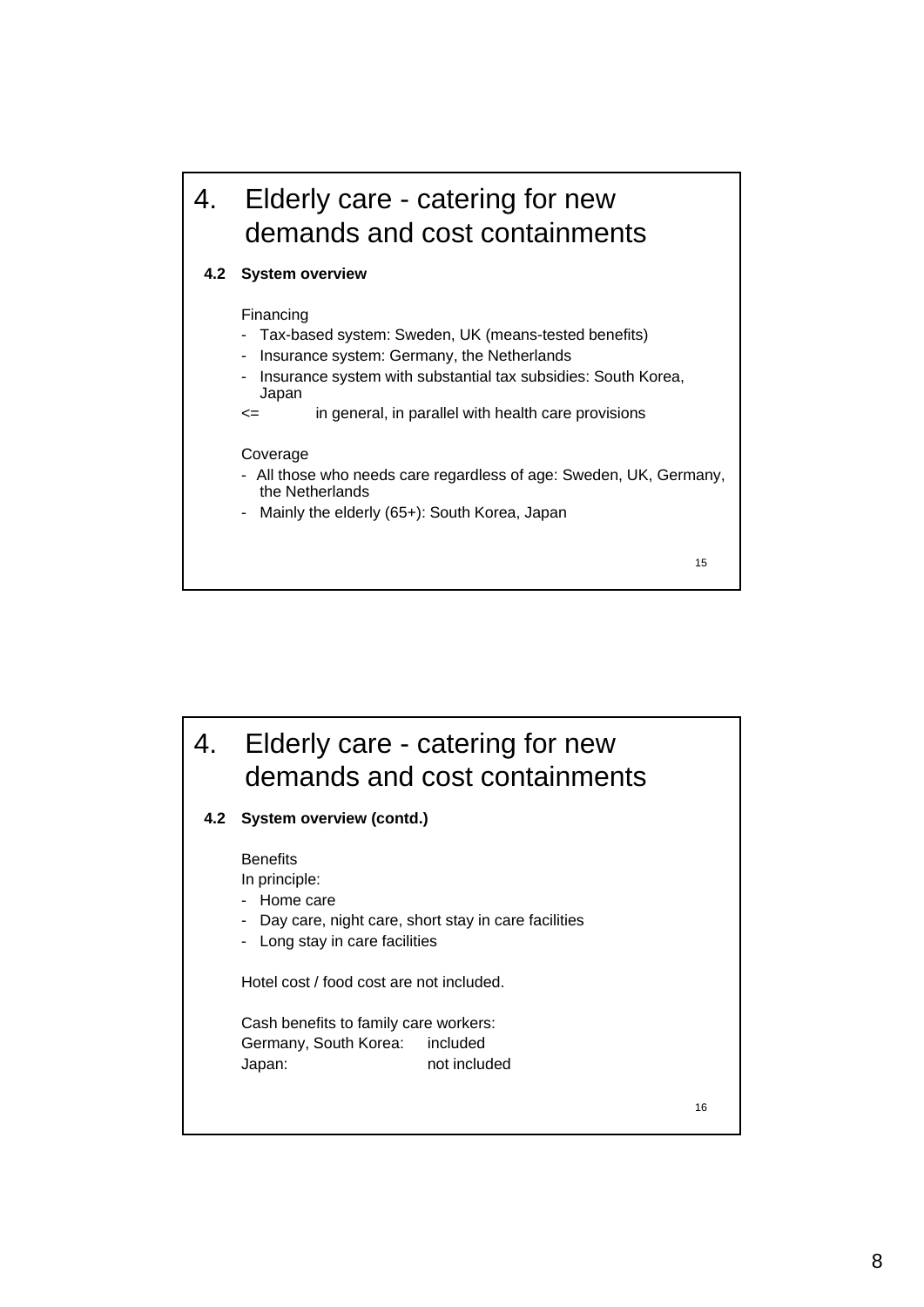# 4. Elderly care - catering for new demands and cost containments

### **4.2 System overview (contd.)**

Benefits level principle

Germany:

To cover partial cost for care to alleviate cost burdens of care (lower benefits)

South Korea, Japan:

To cover full cost of care, with co-payments of beneficiaries (10% in Japan, 15% for home care and 20% for institutionalized care in South Korea)

17 =>Japanese elderly care will be 'expensive' in the long run due to non-admittance of family care workers' payments and full cost recovery. Reforms cannot not be avoided in the long run.

## 5. Concluding remarks

Changes of the structure of health care and non-health care in different development and demographic stages, e.g. morbidity patterns and population aging, pose challenges to contain cost without sacrificing the quality of care in the essential services.

Many schemes in developed countries have made efforts to enlarge fiscal envelopes by increasing the contribution base (e.g. participation of more women and elderly in contributions, better contribution compliance, increase in contribution ceilings) as well as cost increase in contribution ceilings) as well as rationalization and cost containment of health care benefits.

18